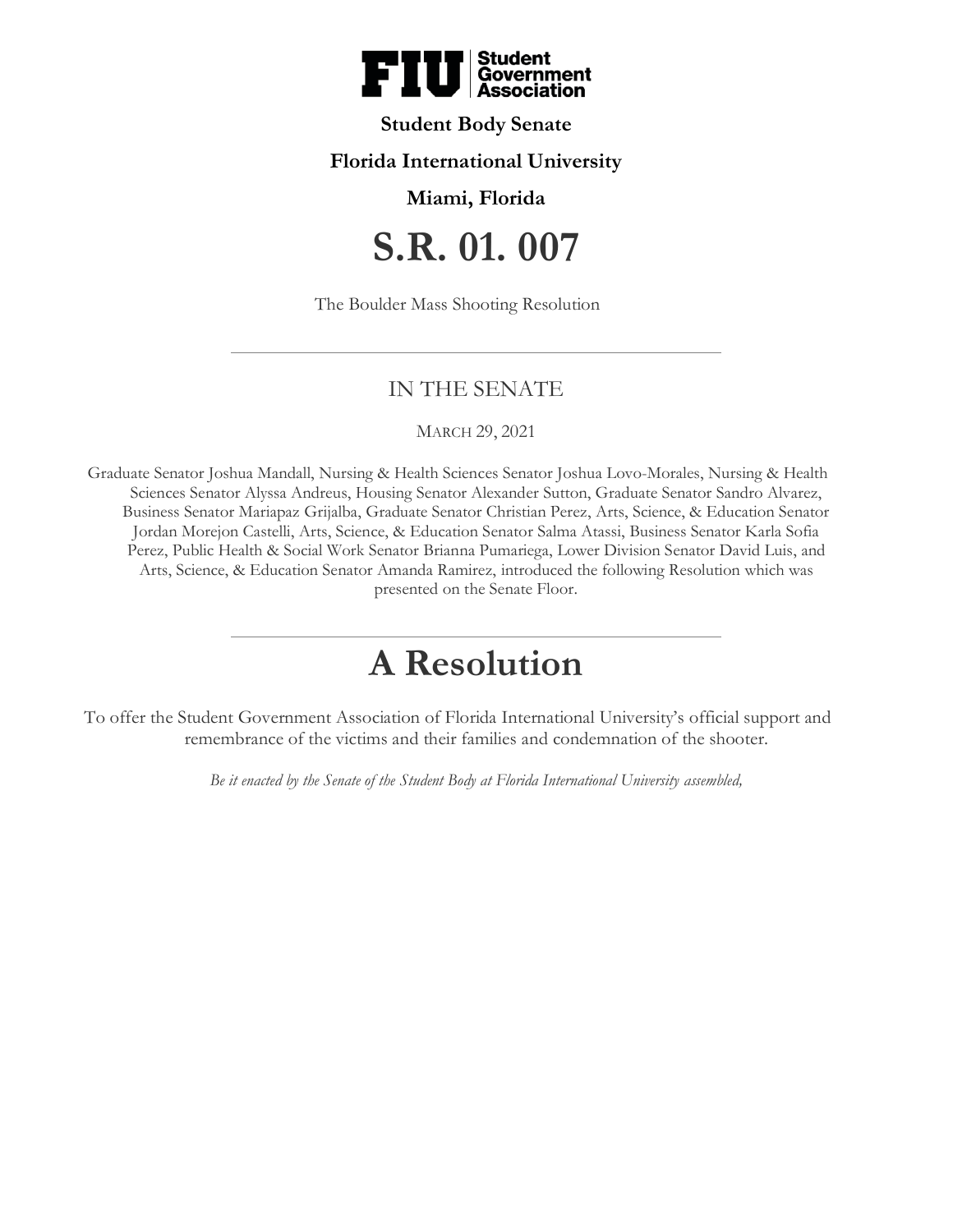

\_\_\_\_\_\_\_\_\_\_\_\_\_\_\_\_\_\_\_\_\_\_

Joshua Mandall

Ollx Sitts

Alexander Sutton Sandro Alvarez Mariapaz Grijalba

unietion  $\frac{1}{\sqrt{2\pi}}$ 





Joshua Lovo-Morales

 $\supset \emptyset$ lbases

Christian Perez Jordan Morejon Castelli Salma Atassi

 $\underline{\mathcal{L}}$ 

Karla Sofia Perez Brianna Pumariega David Luis



Amanda Ramirez

 $\overline{\phantom{a}}$ 

Alyssa Andreus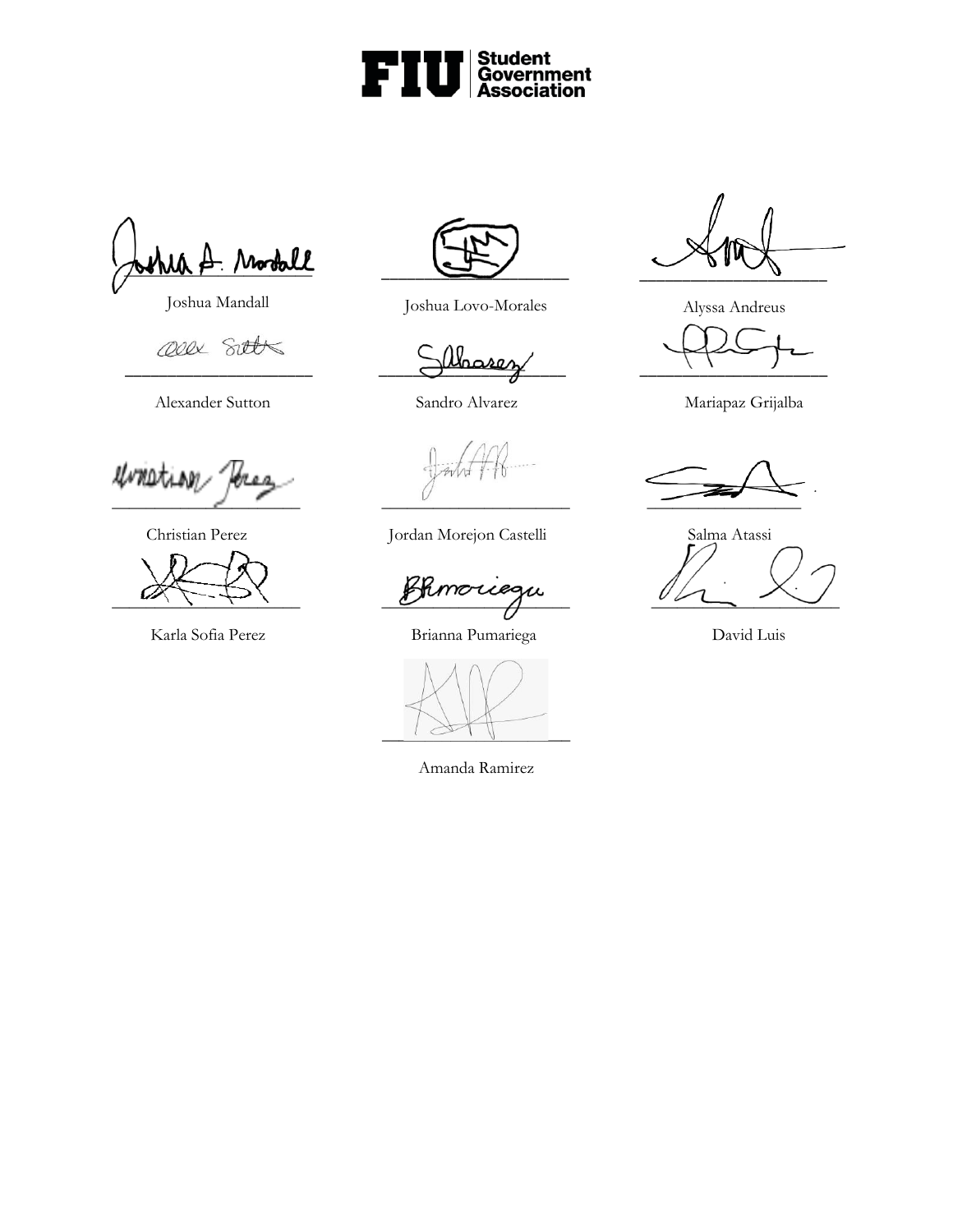

**Whereas,** We, the Student government Association of Florida International University give our utmost condolences to the families and friends of the victims of the mass shooting that occurred on March 22, 2021

**Whereas,** we memorialize the names of those lost, Denny Strong, 20, Neven Stanisic, 23, Rikki Olds, 25, Tralona Bartkowiak, 49, Suzanne Fountain, 59, Teri Leiker, 51, Eric Talley, 51, Kevin Mahoney, 61, Lynn Murray, 62, and Jody Waters, 65

Whereas, we mark March 22<sup>nd</sup>, 2021, a day of mourning

**Whereas,** we condemn the shooter, Ahmad Al Aliwi Alissa

**Whereas,** we stand in unity with the people of Boulder, Colorado in this difficult time

**Now Therefore,** The Senate of the Student Body Resolves that we memorialize the victims and support their family and friends as we endure this tragedy as a nation and condemn the shooter.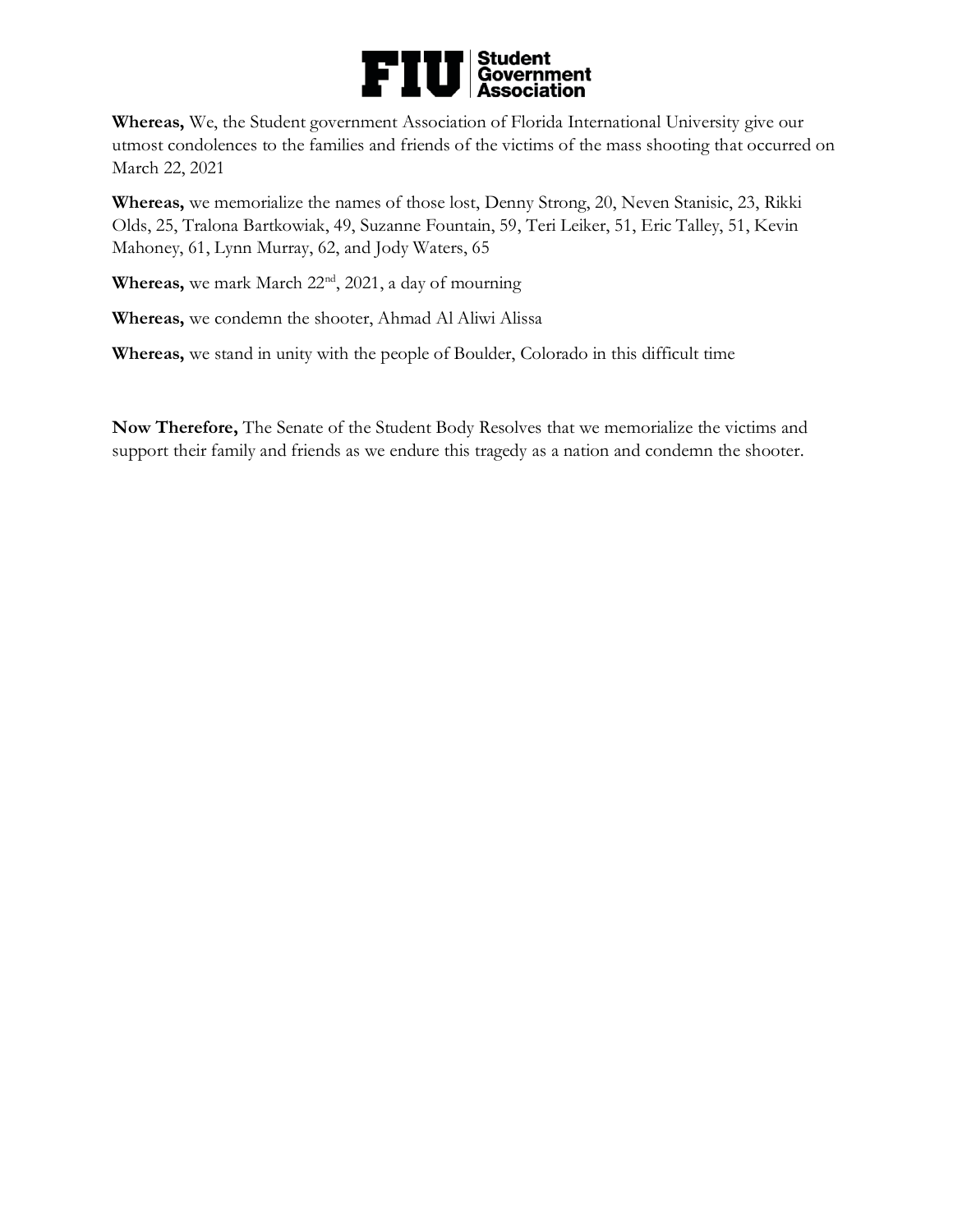

#### Senate Resolution Transmission Form

This Resolution is presented by the Senate of the Student Body at Florida International University presiding in its first session in the year 2021. It is presented by the Senate President Pro-Tempore and affixed with the signature of the Senate President. Both the Senate President and the Senate President Pro-Tempore affirm that the information presented below is accurate and that the bill has successfully passed in the Senate of the Student Body. The Resolution is presented on this day and this hour and in this place for signature or veto.

| SR 01 007                                           |                                          |                                               |                |
|-----------------------------------------------------|------------------------------------------|-----------------------------------------------|----------------|
| Date Introduced                                     | March 24th                               |                                               |                |
| Committees Assigned                                 | Committee on Rules and<br>Administration | Student Health and Well-Being<br>Committee    |                |
| Vote in Committee on Rules and<br>Administration    | For $-4$                                 | Against - 0                                   | Abstaining - 0 |
| Vote in Student Health and Well-<br>Being Committee | For $-5$                                 | Against - 0                                   | Abstaining - 1 |
| Vote Count in the Senate                            | For $-30$                                | Against - 0                                   | Abstaining - 0 |
|                                                     |                                          |                                               |                |
| Signature of the Senate President                   |                                          | Signature of the Senate President Pro-Tempore |                |

 $(\_04\_05\_22021)$ 

*Alexandra Valdes,* President of the Student Body

This signature acknowledges the receipt of this Resolution to the desk of the president awaiting signature or veto.